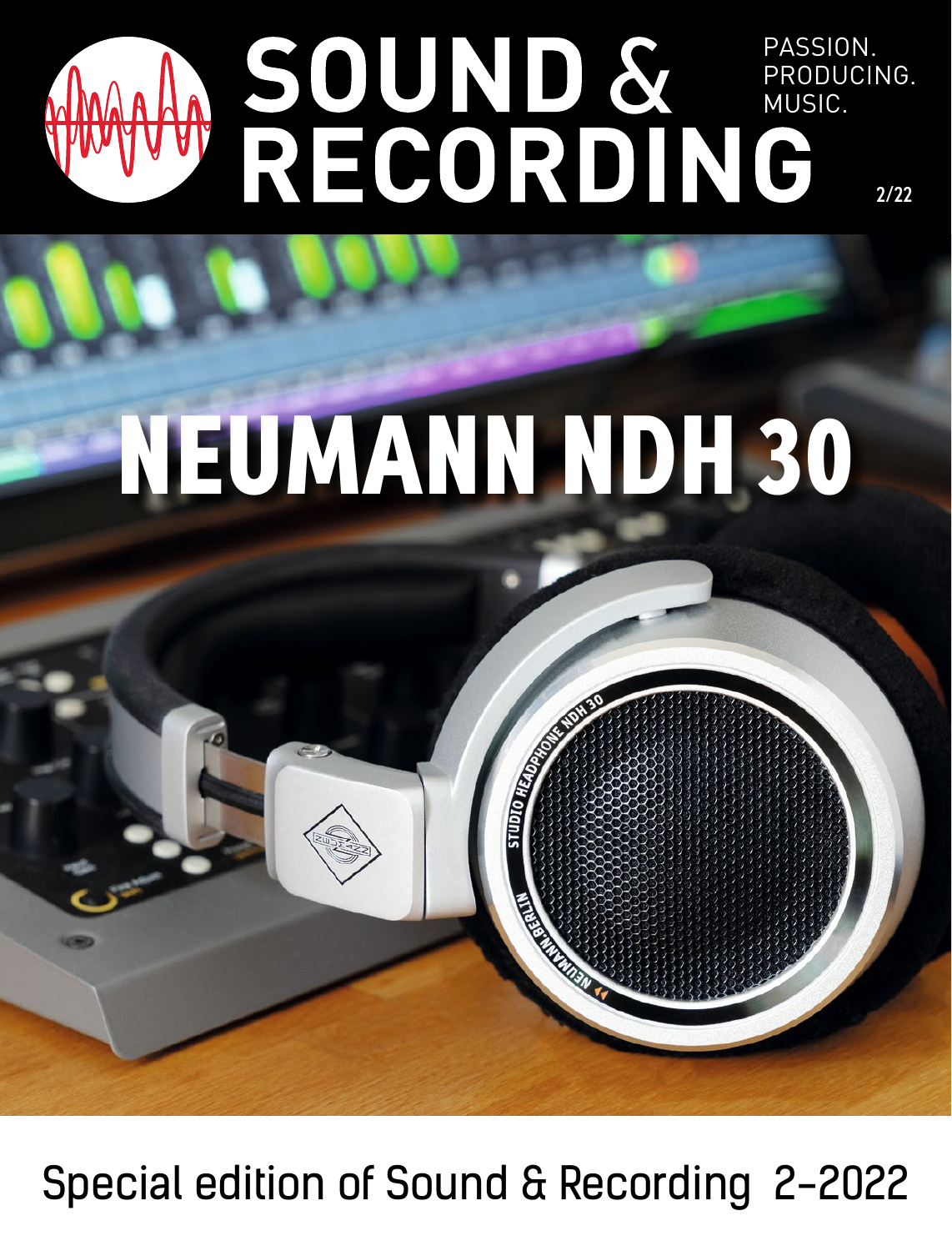## OPEN AND HONEST NEUMANN NDH 30 OPEN-BACK HEADPHONES

**Three years ago, Neumann surprised us with the first pair of headphones in the company's almost 100-year history. Although the market for closed headphones seemed already saturated, the NDH 20 developed into a veritable top seller. Now Neumann is expanding its headphone portfolio with the NDH 30, which promises even higher fidelity and resolution due to its open-back design. We were able to get our hands on one of the first specimens a few weeks before the official sales launch.**

Text & Photos: Dr. Andreas Hau

The Neumann NDH 30 retains the eye-catching look of the NDH 20 – and why not? With its aluminum surfaces in satin silver, the NDH 20 makes a visual statement. People like to be photographed with it; recently, it even popped up in prime time car commercials. The headband design was adopted 1:1 for the NDH 30, as were the extravagant single-sided earcup suspensions. Metal surfaces give the NDH 30 an "expensive" appearance, which is underscored by the engraved Neumann diamond.

The most noticeable difference to the NDH 20 are the earcup covers. With open-back headphones, these must be acoustically transparent so that the transducer inside can emit sound unhindered in both directions. The NDH 30's earcup covers are made of perforated metal in black with a finely perforated honeycomb structure, pressed into a shape reminiscent of the woofer covers of the Neumann KH 80 and KH 120 loudspeakers. The ear pads have also been redesigned. They are larger in diameter than those of the NDH 20 and protrude slightly over the edge of the cups. Also, the black fabric cover is a bit fluffier. As with the NDH 20, an inner driver cover in orange sets a visual accent. Behind the fabric is an interesting detail: The transducers are installed at an angle, so that they hit the ear from a similar angle as speakers in an optimal stereo triangle. This idea is not entirely new and was also implemented by other manufacturers in the premium segment. The goal is to make the reproduction more natural through involvement of the pinnae. In this way, the headphone-typical in-head localization of the stereo center is somewhat mitigated.

Like the NDH 20, the NDH 30 uses 38 mm dynamic drivers with neodymium magnets – though not the same types, but newly developed ones. Therefore, the technical specifications are not identical. At 104 dB SPL for 1 Vrms, the NDH 30 has a slightly lower sensitivity, but its impedance is lower, too: 120 ohms instead of 150 ohms. All in all, this largely balances out; the NDH 30 is hardly quieter than the NDH 20. Even on mobile devices, the achievable volume is more than sufficient. Although the manufacturer recommends a headphone amplifier with lowest possible output impedance, the NDH 30 sounded excellent on all outputs tested, even on my Drawmer MC2.1 monitor controller with an impedance of over 100 ohms.

A technical highlight are the distortion values. The NDH 20 is already characterized by low distortion, which manifests itself in a value of 0.10% THD (for 100 dB SPL at 1 kHz). The NDH 30 achieves an outstanding 0.03%.

**MYSTERIOUS CABLE** The three-meter-long cable with braided coating is plugged in on one side via a locking 2.5 mm jack. Not on the left earcup, as would be usual, but on the right earcup, as is the case with the NDH 20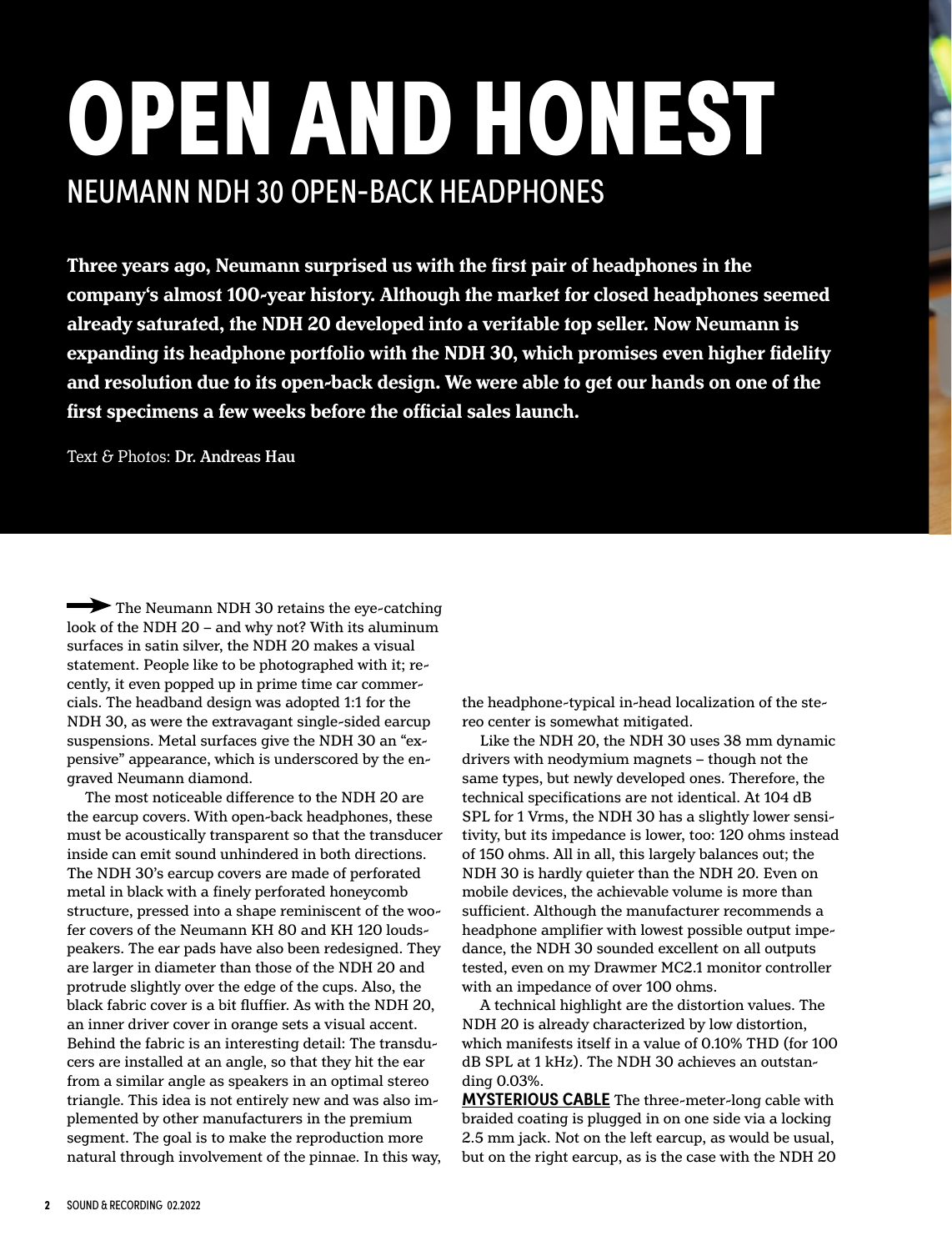

and some Sennheiser headphones. Unlike the closedback NDH 20, the open-back NDH 30 is supplied with only a straight cable. The additional coiled cable is omitted. However, the new cable has been technically improved; it is – according to the product literature – "internally balanced." What does that mean? Unlike the balanced wiring of microphones and line sources, this is not a matter of suppressing electromagnetic interference. Due to their low impedance, headphone connections are not very susceptible to electromagnetic fields anyway. With headphones, balanced connections serve to improve channel separation. Which is often surprisingly poor! You can easily check this by feeding a signal to only one channel. On the unused headphone cup, you can usually still hear a quiet signal. The reason for this is the common ground return path for both channels. In the hi-end hi-fi segment, headphone amplifiers with balanced outputs have therefore become well established, often in the form of a four-pin XLR connector. In the studio sector, however, balanced headphone outputs are uncommon. That's why the NDH 30 uses an "internally balanced" cable, i.e. with separate ground return paths for both earcups, which only converge at the jack plug.

This also improves channel separation.

Since I own an NDH 20 and its cable is mechanically compatible, I was able to verify that the internally balanced cable of the NDH 30 actually makes an audible difference – not voodoo, but electrical engineering! Channel separation and thus the resolution of the stereo panorama is significantly improved. Incidentally, the internally balanced cable of the NDH 30 also works with the same effect on the NDH 20, whose connector at the earcup is already prepared for a four-pin plug. Neumann is therefore planning to offer the internally balanced cable as an accessory.

**IN PRACTICE** The wearing comfort of the NDH 30 is excellent. Very large ear cushions provide more than sufficient room, even for XL size ears. Interestingly,



**The cable of the NDH 30 is internally balanced, i.e. it has separate ground leads for the left and right earcups, which improves channel separation audibly.**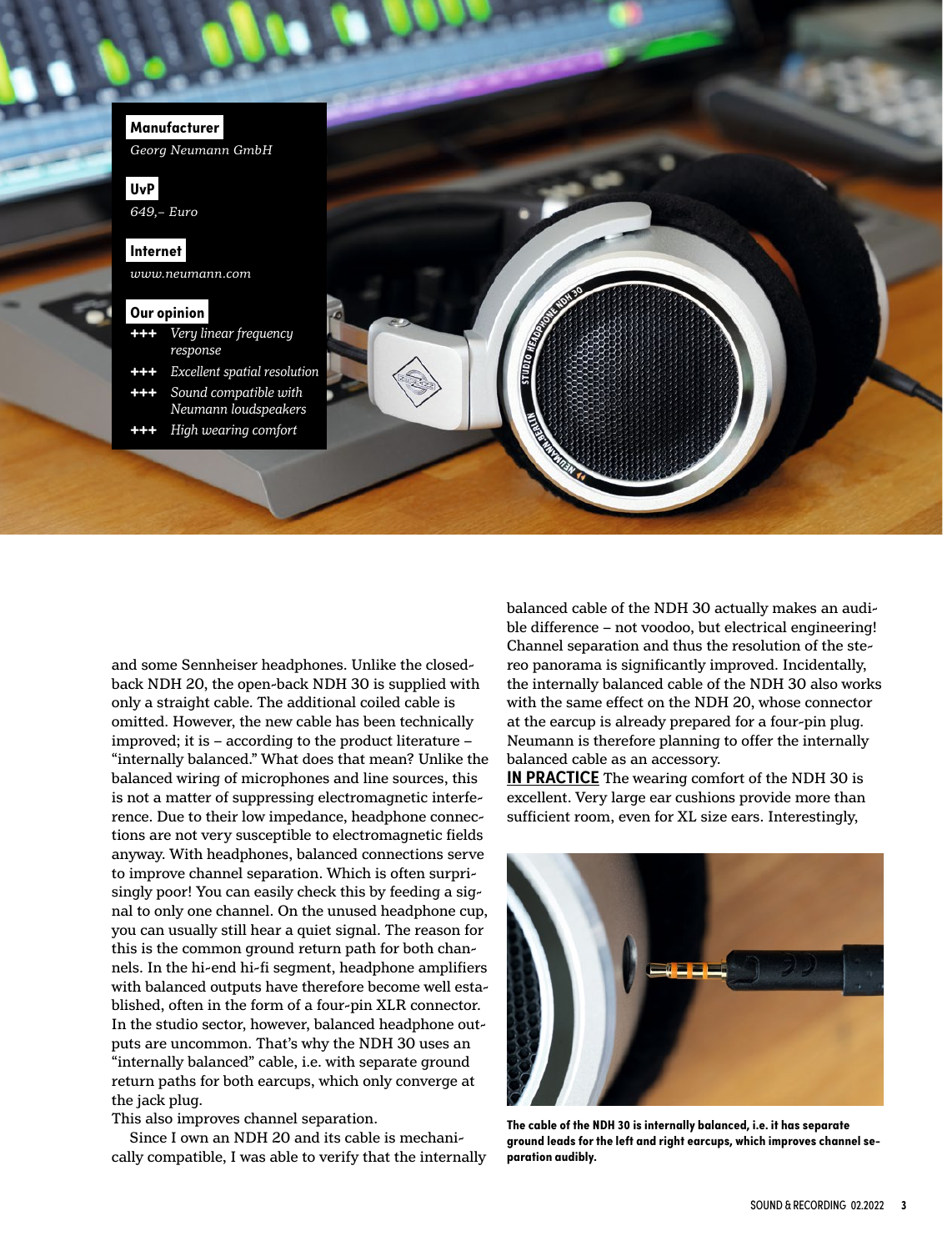

Neumann does not use memory foam for the NDH 30. As Neumann's portfolio manager, Sebastian Schmitz, explained to me, this is for acoustic reasons: In the careful sonic tuning, memory foam turned out to be too dense a material for the open-back system. But even without memory foam, the cushions are so soft that you hardly feel any pressure. In addition, the fabric cover is very pleasant on the skin. The pressure is just right, not too tight, but not too loose either. You can wear the NDH 30 effortlessly for several hours. Its weight of 352 g (without cable) is optimally distributed; you hardly feel the NDH 30.

Contributing to the high wearing comfort is the relaxed sound image. Open-back headphones generally have an advantage in this respect because the sound transducers work as acoustic dipoles, which is pretty much their ideal state in terms of transient response and clarity. Even though closed-back headphones have made enormous progress in recent years, there are still sonic spheres that only open-back headphones can reach. Provided they have been carefully designed down to the last detail. And this is clearly the case with the NDH 30. If you like the Sennheiser HD 650, you'll love the NDH 30, because it sounds basically similar, but is better in all parameters. The sound image seems even more balanced and detailed and is free of any overemphasis. The bass response extends into the sub range and appears beautifully dry and punchy. The mids are reproduced with wonderful naturalness and free of annoying resonances. The highs sound airy and completely unstrained – yet not due to a treble boost as with many other headphones! The NDH 30 appears incredibly clean and linear across the entire audio spectrum.

The manufacturer advertises the NDH 30 as "compatible with a perfectly calibrated Neumann loudspeaker system." As a professional audio snob, I can easily verify this because for several years I have been spoiling my ears with a setup consisting of two KH 310s, which were later joined by a KH 750 DSP subwoofer. The latter not only provides bass extension (which the KH 310s hardly need), but also the DSP engine for room adjustment of the entire system via Neumann's MA 1 Automatic Monitor Alignment. Although my listening environment is acoustically treated, this provided another a massive improvement.

The NDH 30 sounds very similar to my Neumann loudspeaker setup indeed. The finely balanced frequency balance is just as good. I could always start a mix on the NDH 30 and continue seamlessly using speakers without ever wanting to reverse my mix decisions. So

there really is sound compatibility. Differences exist, as might be expected, in stereo imaging. Headphones naturally have a wider panorama. The NDH 30 doesn't even try to conceal this. On the contrary, the strict channel separation is cultivated with the internally balanced cable. This makes perfect sense, because today headphones are an important, perhaps the decisive monitoring system on the customer end. So checking every track for headphone compatibility is mandatory these days.

The NDH 30's stereo image is significantly wider than the NDH 20's. Also, the important area around the stereo center is resolved much more precisely. Localization is razor-sharp across the entire panorama. This makes binaural recordings a lot of fun, as they seem particularly vivid and three-dimensional with the NDH 30. But even "normal" stereo mixes gain an almost immersive quality: High resolution, both on a tonal and spatial level, means you are literally drawn into the action. Although the NDH 30 is very well suited to analytical tasks, it's also great fun for enjoying to your favorite music. A highly cultivated headphone indeed! **FAZIT** Neumann has done it once again. The NDH 30 is without question one of the best dynamic headphones I have ever used. The sound reproduction is very clean, linear, and detailed across the entire audio spectrum. Its high spatial resolution